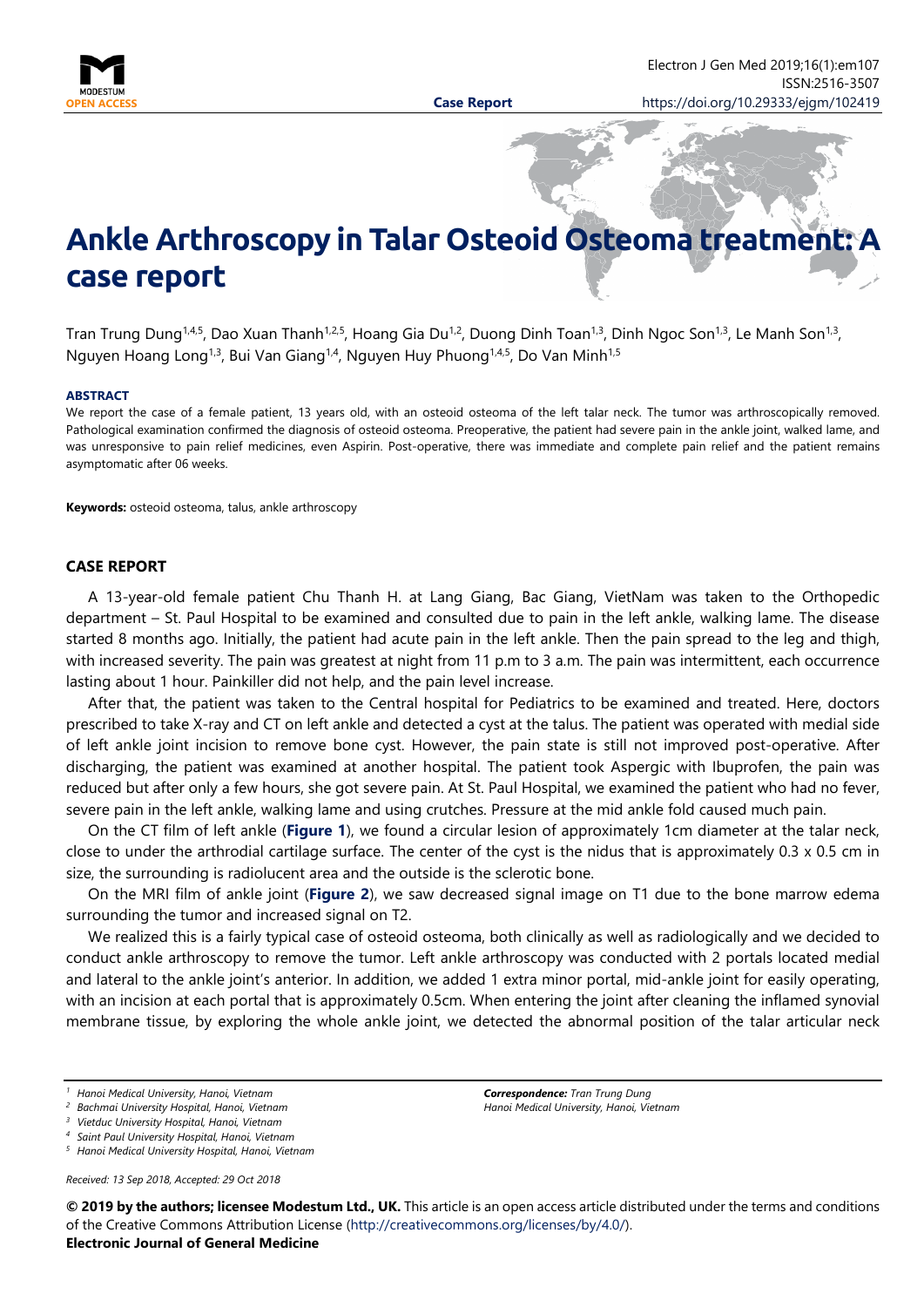

**Figure 1:** *CT film of the left ankle*



**Figure 2:** *MRI film of the left ankle joint*

surface corresponding to the suspected location on the CT film and the MRI film. After purifying the abnormal articular cartilage at the talar neck, the tumor is exposed with the nidus in the central region (**Figure 3**).

The tumor was removed by Curet and endoscopic instruments until the normal bone tissue. Check the remaining areas of the ankle did not see the other injuries. We then washed the joint and stitched the incision. The patient was instructed on late leg pressing post-operative.

On the first day after surgery, the patient slept well, complete pain free. The post-operative CT film showed the tumor was removed (**Figure 4**).

The patient is discharged after 3 days, gets late left leg pressing, walks by crutches and periodic re-examines by appointment. The post-operative anapath result is accordance with the preoperative diagnosis of osteoid osteoma.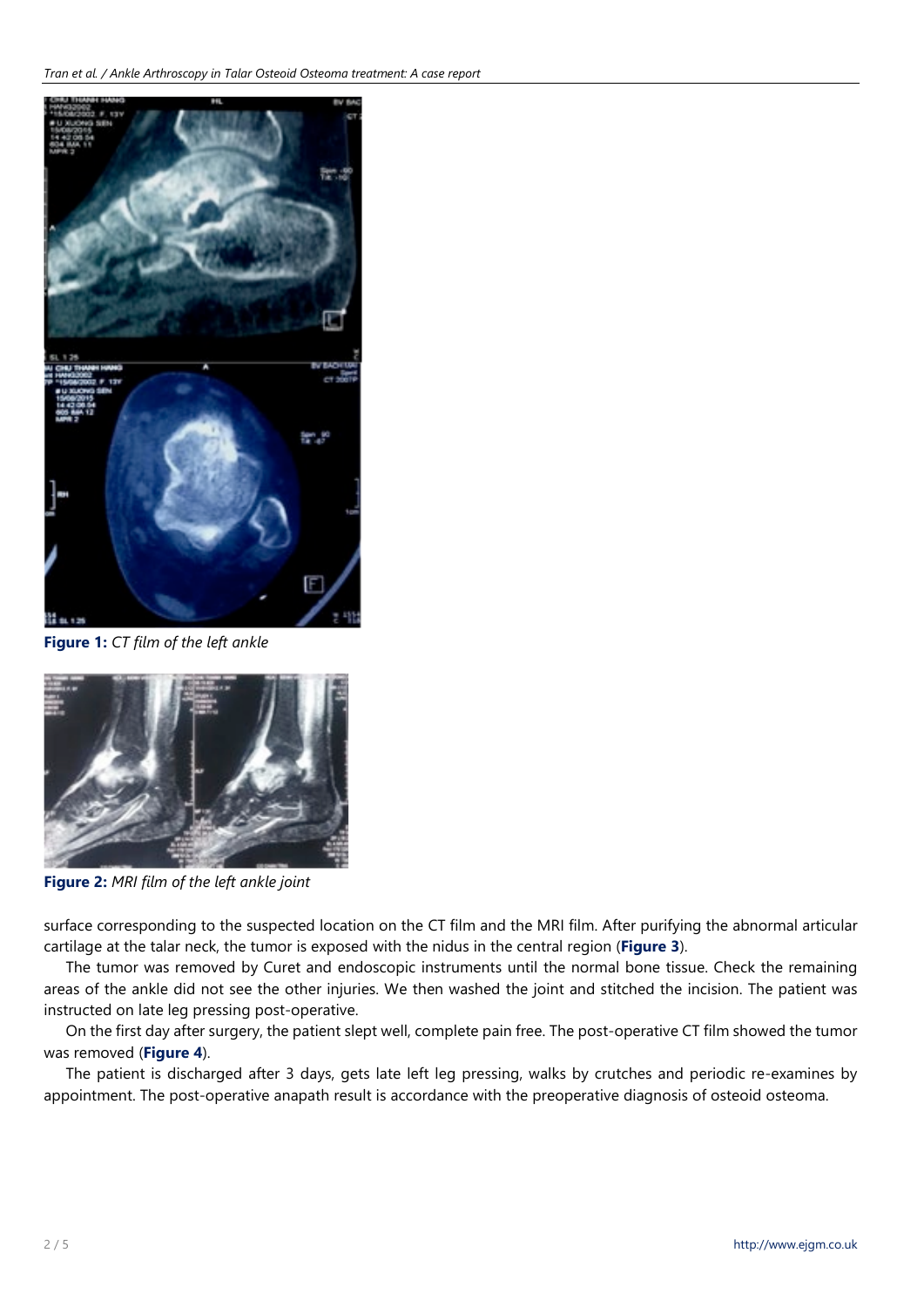

**Figure 3:** *The tumor is exposed with the nidus in the central region*



**Figure 4:** *Post-operative CT film*

## **DISCUSSION**

Osteoid osteoma is a quite special injury, accounting for about 12% of benign bone tumors (1,2). The appearance of tumors in the talus is very rare and consequently can be diagnosed late. According to statistics by Snow et al. (5) for 05 patients with osteoid osteoma in the talus diagnosis took an average of 2.5 years. The diagnosis of this disease should be considered when symptoms of chronic ankle joint pain; however, image diagnosis is not always typical. In this case, a combined capsular-type lesion at the talus may cause the diagnosis, the decision of surgery and the incision at the previous hospital to become inaccurate. They operated to open medial side of the ankle, interfered with the cyst of talar medial face without being able to reach the osteoid osteoma at the talar neck's anterior side - the main cause of severe pain of the patient. The patient came to us with a disease history of about 8 months, with typical clinical symptoms of the osteoid osteoma disease namely: much pain in the ankle joint; increased pain at night and when walking; analgesic response when treated with low dose aspirin; normal systemic symptoms. However, the image of the tumor on the Xray is quite faint, the primary diagnostic imaging is on CT film with typical lesion which is the nidus in the center of the tumor, the surrounding is radiolucent area, the outside is the sclerotic bone (**Figure 1**) and on MRI is decreased signal image on T1 due to the bone marrow edema surrounding the tumor and increased signal on T2 (**Figure 2**). Some researchers have shown that MRI is a more sensitive image diagnosis method than CT though CT produces more specific images of osteoid osteoma (6-12).

There are many different options in the indication for treatment. Operative by direct incision into ankle joint anterior face that was often chosen before. The requirement of surgery is to completely remove the tumor. Osteoid osteoma, however, is usually very small, in this case the size of the tumor on CT film is only about 0.3 x 0.5 cm. If operating, it will be very difficult to identify the tumor and has to remove plenty of around normal bone tissues that weakening the structure of talar neck, slowing down the recovery process, perhaps even causing talus fracture. In addition, the tumor is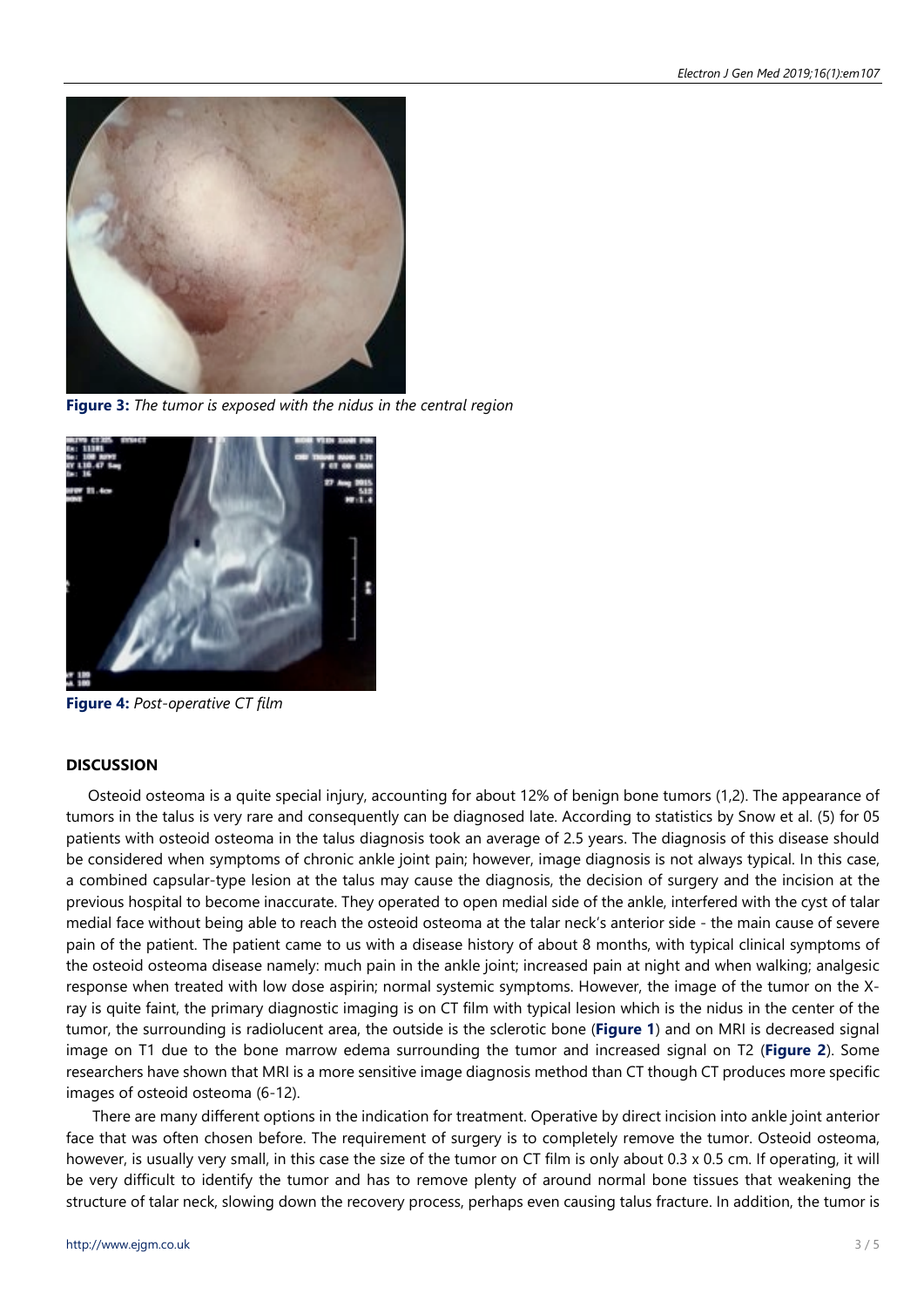located close to and under the talar articular neck surface. There is a passage into the joint and talar articular surface quite lame on CT film and MRI film that was a suggestion for us to decide on ankle arthroscopy to remove the tumor. This surgery has been described in several reports by foreign authors (13-20); however, this is the first domestic report.

After the endoscope into the ankle joint, with an endoscope in lateral portal and manipulation tools in medial portal, we explored the whole ankle joint and detected the abnormal position of talar articular neck surface corresponding to the suspected location on the CT film and the MRI film. The tumor was exposed and removed not too difficultly. About quite featured macroscopic of osteoid osteoma (**Figure 3**). On CT film after that showed the tumor removed completely (**Figure 4**) and post-operative anapath result confirmed this is osteoid osteoma, consistent with preoperative diagnosis. The patient is completely painless after surgery without using painkillers, discharged after 3 days. Follow-up after 6 weeks of surgery, the patient is out of pain, gains weight, walks normally.

In conclusion, ankle arthroscopy is a less invasive surgical method, appropriate to handle the tumor injury in the ankle joint, especially the tumors inside or beside the joint and under the cartilage. The advantages include:

- − Be able to explore the whole ankle joint and related lesions by 2 incisions about 0.5 cm to make portals, especially valuable in cases of previous surgical interventions.
- − The surgery time is shortened, technically not too complicated, it is worth in both diagnostic and treatment.
- − Post-operative rehabilitation is simple, and minimizes risks such as infection, tough ankle joints, relative to open surgery.
- − Almost absolute advantages over open surgery in the case of inside-joint or under-cartilage injuries.

## **REFERENCES**

- 1. Jackson RP, Reckling FW, Mantz FA. Osteoid osteoma and osteoblastoma. Similar histological lesions with different natural histories. Clin Orthop Relat Res. 1977;128:303. PMid:598169
- 2. Greenspan A, Benign bone-forming lesions: osteoma, osteoid osteoma, and osteoblastoma. Clinical, imaging, pathologic, and differential considerations. Skeletal Radiol. 1993 Oct;22(7):485-500. <https://doi.org/10.1007/BF00209095> PMid:8272884
- 3. Jaffe HL. Osteoid osteoma of bone. Radiology. 1935;45:319. <https://doi.org/10.1148/45.4.319>
- 4. Pikoulas C, Mantzikopoulos G, Thanos L, et al. Unusually located osteoid osteomas. Eur J Radiol, 1995;20:120– 125. [https://doi.org/10.1016/0720-048X\(95\)00636-5](https://doi.org/10.1016/0720-048X(95)00636-5)
- 5. Snow SW, Sobel M, DiCarlo EF, Thompson FM, Deland JT. Chronic ankle pain caused by osteoid osteoma of the neck of the talus. Foot Ankle Int 1997;18(2):98-101. <https://doi.org/10.1177/107110079701800211> PMid:9043883
- 6. Assoun J, Richardi J, Railhac JJ. Osteoid osteoma: MR imaging versus CT. Radiology 1994;191:217-23. <https://doi.org/10.1148/radiology.191.1.8134575> PMid:8134575
- 7. Spouge AR, Thain LMF. Osteoid osteoma: MR imaging revisited. Clin Imaging, 2000;24:19–27. [https://doi.org/10.1016/S0899-7071\(00\)00157-1](https://doi.org/10.1016/S0899-7071(00)00157-1)
- 8. Goldman AB, Schneider R, Pavlov H. Osteoid osteomas of the femoral neck: report of four cases evaluated with isotopic bone scanning, CT and MR imaging. Radiology, 1993;186:227–32. <https://doi.org/10.1148/radiology.186.1.8416569> PMid:8416569
- 9. Kayser F, Resnick D, Haghighi P, et al. Evidence of the subperiosteal origin of osteoid osteomas in tubular bones: analysis by CT and MR imaging. AJR Am J Roentgenol, 1998;170:609–614. <https://doi.org/10.2214/ajr.170.3.9490939> PMid:9490939
- 10. Ebrahim FS, Jacobson JA, Lin J, et al. Intra-articular osteoid osteoma: sonographic findings in three patients with radiographic, CT and MR imaging correlation. AJR Am J Roentgenol, 2001;177:1391–1395. <https://doi.org/10.2214/ajr.177.6.1771391> PMid:11717092
- 11. Allen SD, Saifuddin A. Imaging of intra-articular osteoid osteoma. Clin Radiol. 2003 Nov;58(11):845-52. [https://doi.org/10.1016/S0009-9260\(03\)00213-7](https://doi.org/10.1016/S0009-9260(03)00213-7)
- 12. Costa FM, Canella C. The usefulness of chemical-shift magnetic resonance imaging for the evaluation of osteoid osteoma. Radiol Bras. 2018 May-Jun;51(3):156-61. <https://doi.org/10.1590/0100-3984.2017.0037> PMid:29991836 PMCid:PMC6034728